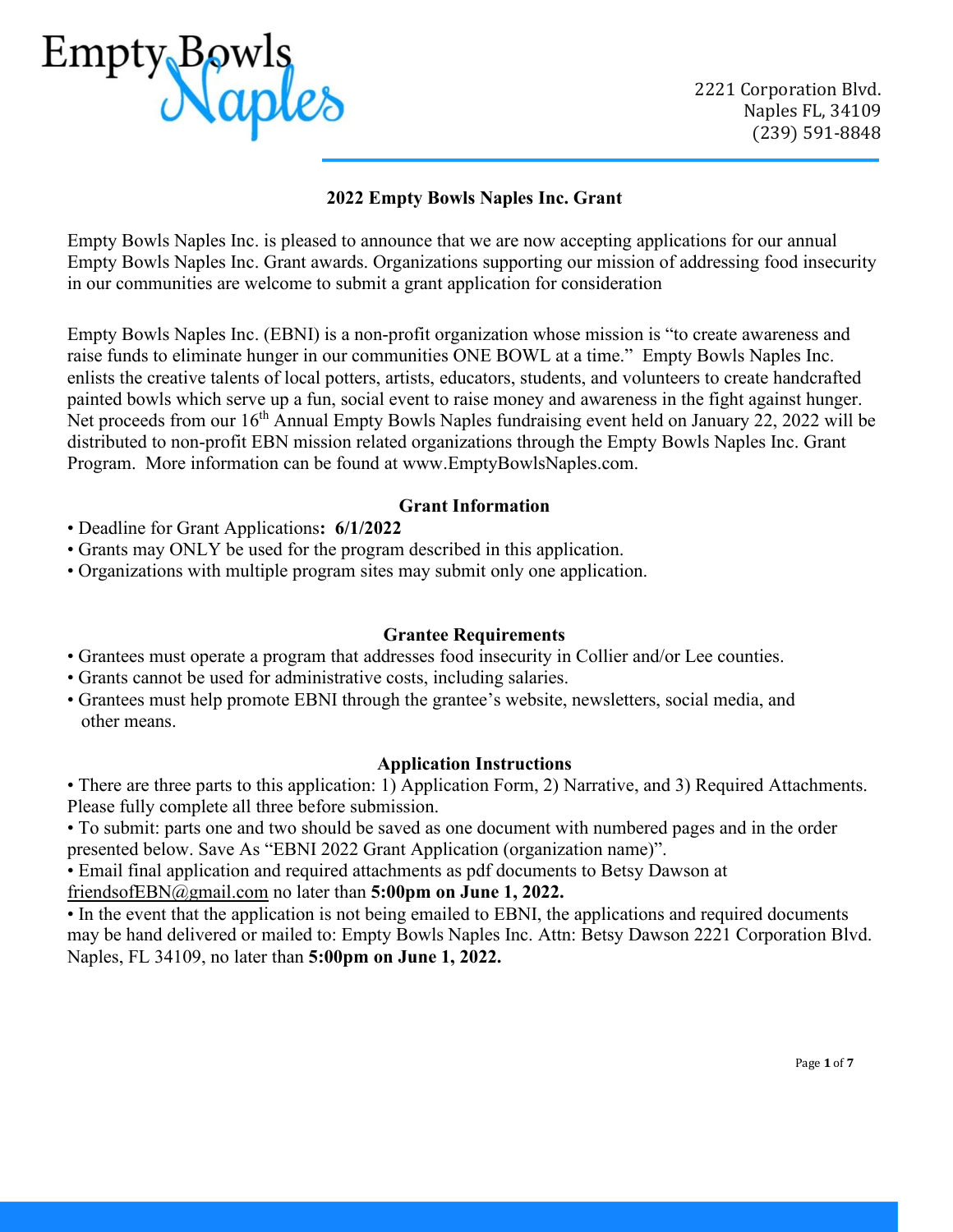

Empty Bowls Naples, Inc. appreciates the work you do for the hungry in our communities and looks forward to reviewing your application.

# *EMPTY BOWLS NAPLES INC. GRANT APPLICATION FORM*

## **Organization Information**

Organization Name:

 $EIN$ #:

Address:

Contact Person & Title:

Phone Number:

Email:

Website Address:

Facebook Page:

Twitter Name:

Organization Mission Statement:

Organization Operating Budget:

Program Operating Budget:

What Percentage of Organizational Budget is this Program?

Requested Amount for 2022 EBNI Grant:

## **Program Information**

Program Name:

Number of Staff (full and part time):

Number of Volunteers:

City and Zip Codes Served:

Hours of Operation:

Sources of Food for Program:

Brief History of Program: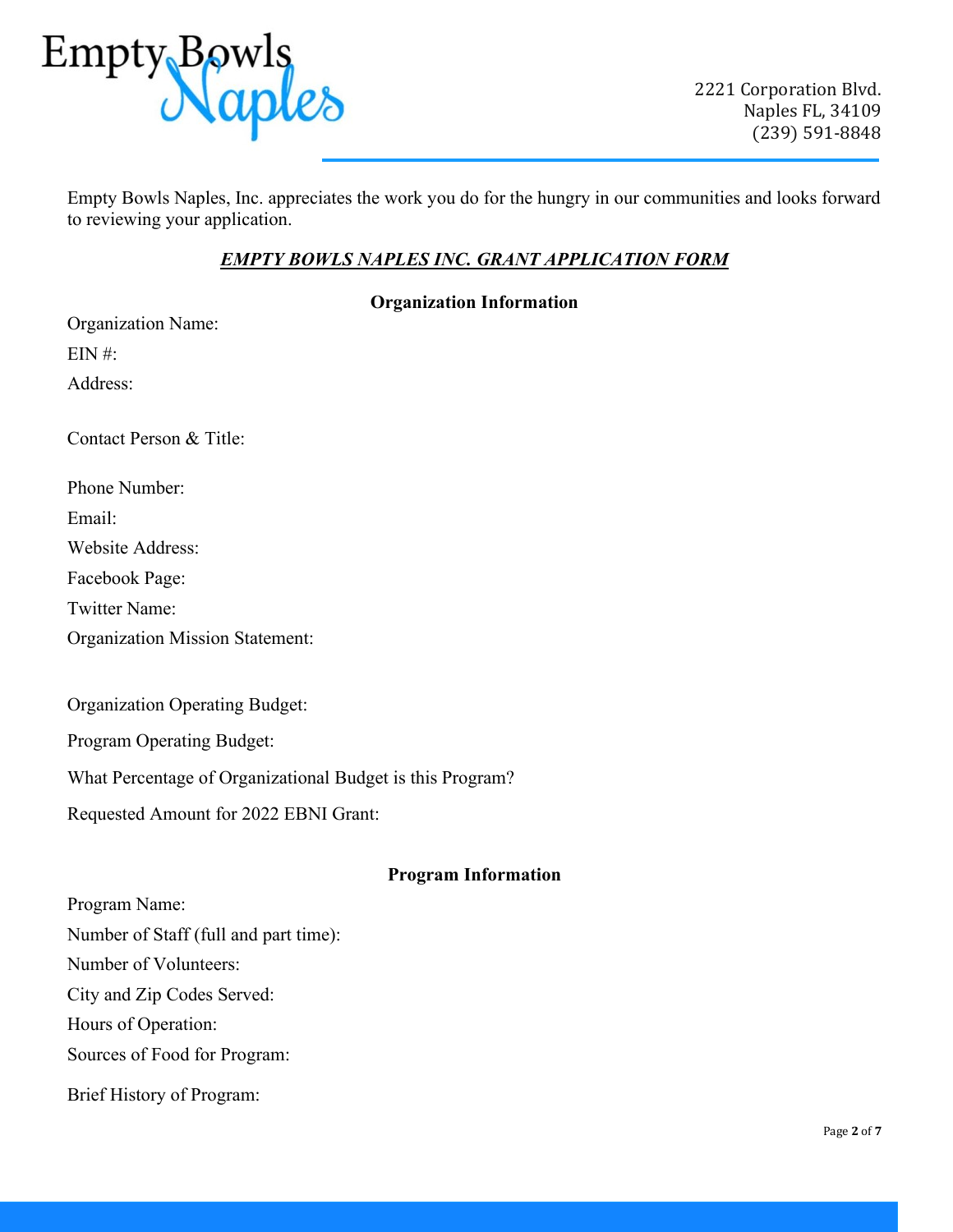

Briefly Describe Target Population (if possible, use demographics such as: income level, employment status, age, racial/ethnic background, etc.):

Number of Meals Served Each Month:

Number of Households/ Individuals/Communities Served Each Month:

Proposed Key Anticipated Outcomes:

Timelines:

Briefly Describe How EBNI Funds Would be Used: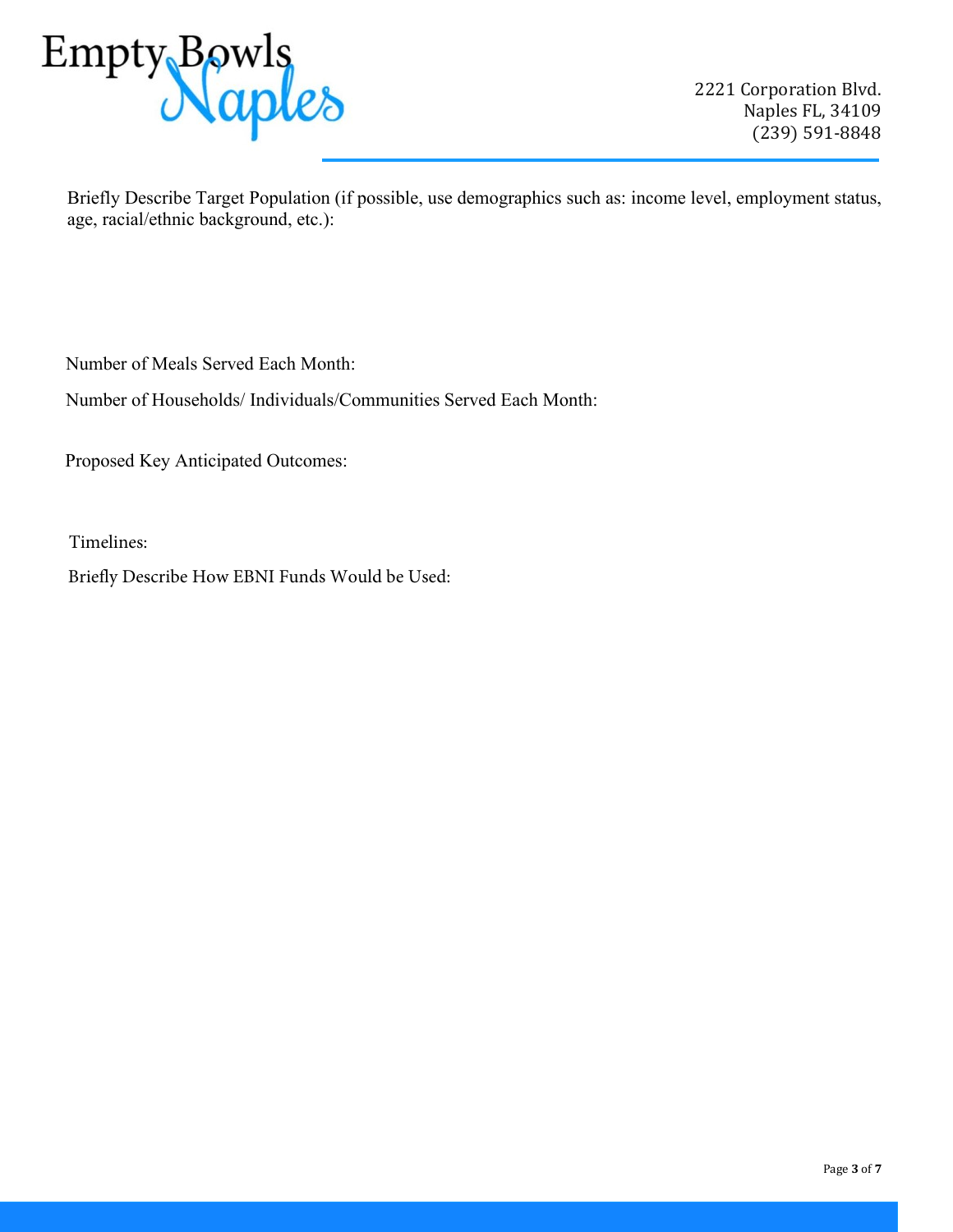

# **GRANT NARRATIVE:**

Please find the **three narrative questions** below. Each bolded question must be answered. Please use headings in your narrative response and use no more than two pages, single spaced.

### **What is your program?**

- Briefly describe your program and how it addresses food insecurity.
- Include information about how your program operates on a daily basis, what a typical day looks like.
- Describe who your program serves.
- Include the goal of your program and how it works to achieve that goal.

#### **Why is your program needed?**

- Explain what need your program fills in the community it serves.
- Describe how you measure the need for your program.
- If possible, use research,including statistics or anecdotal evidence of need.

#### **How do you satisfy the need?**

- What ways do you evaluate how your program addresses this need? How is community impact measured?
- Based on your answer to question two, describe how your program determines the changing needs of your community?
- Is there anything unique/innovative/special about how you do this?

**REQUIRED ATTACHMENTS:** Please send application along with:

- Current program budget with revenue and expense categories
- Current organizational budget with revenue and expense categories
- IRS 501(c)(3) determination letter
- List of Board of Directors
- The organization's most recent audited financial statement including notes
- *Optional*: additional materials which may help explain your organization or program

**Deadline for Grant Applications: June 1, 2022, 5:00 PM**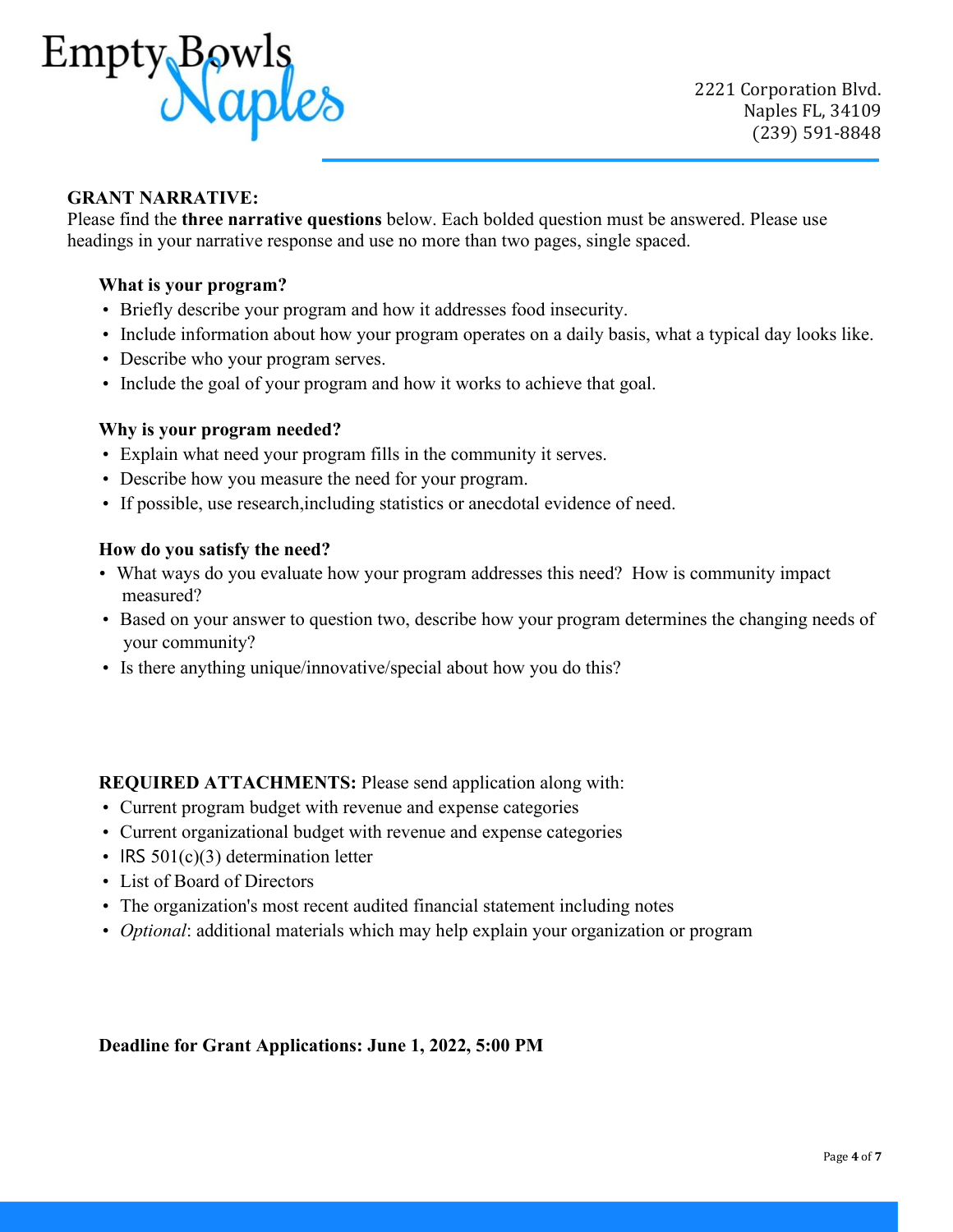

2221 Corporation Blvd. Naples FL, 34109 (239) 591-8848

**GRANT NARRATIVE RESPONSE: What is your program?**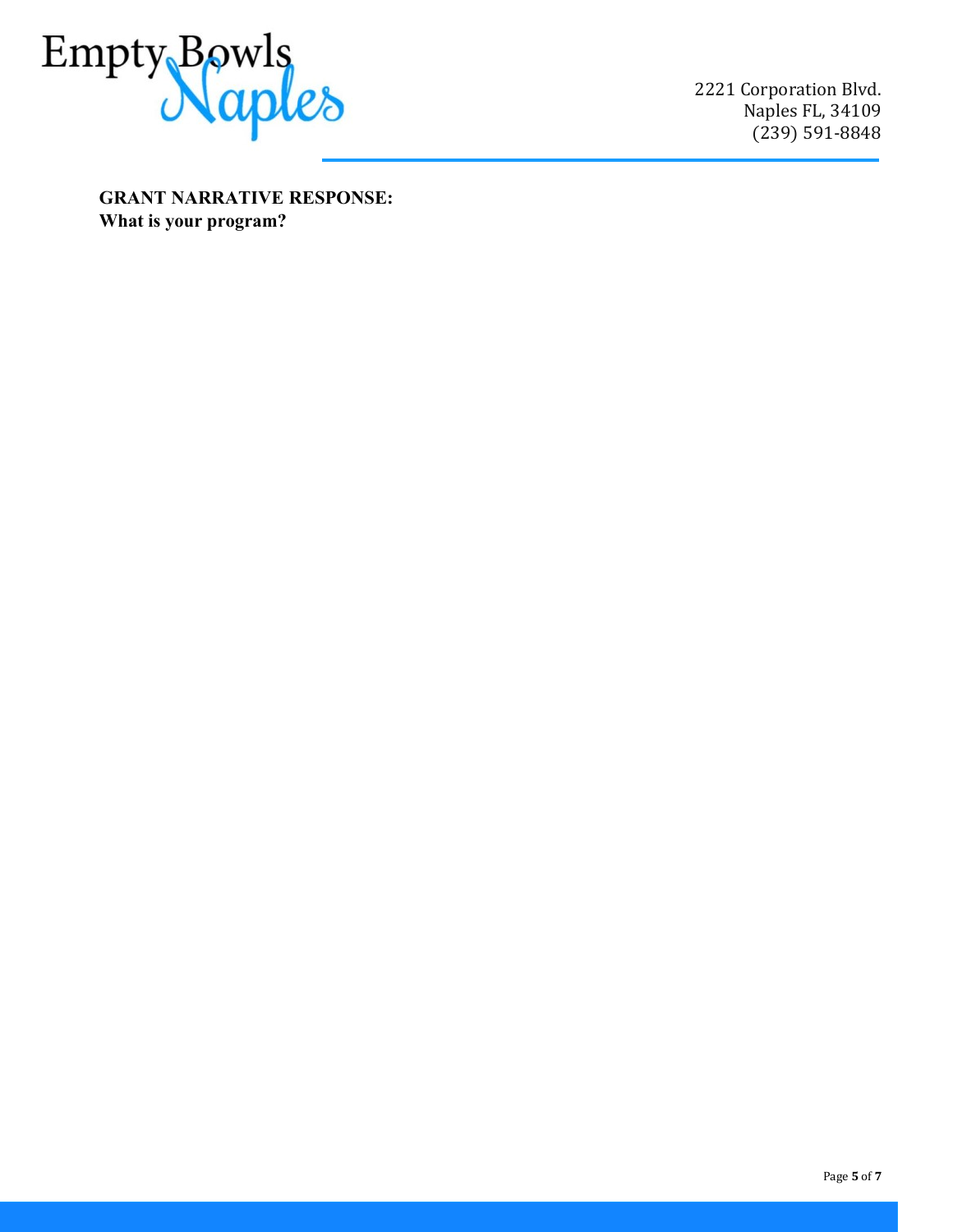

2221 Corporation Blvd. Naples FL, 34109 (239) 591-8848

GRANT NARRATIVE RESPONSE: Why is your program needed?